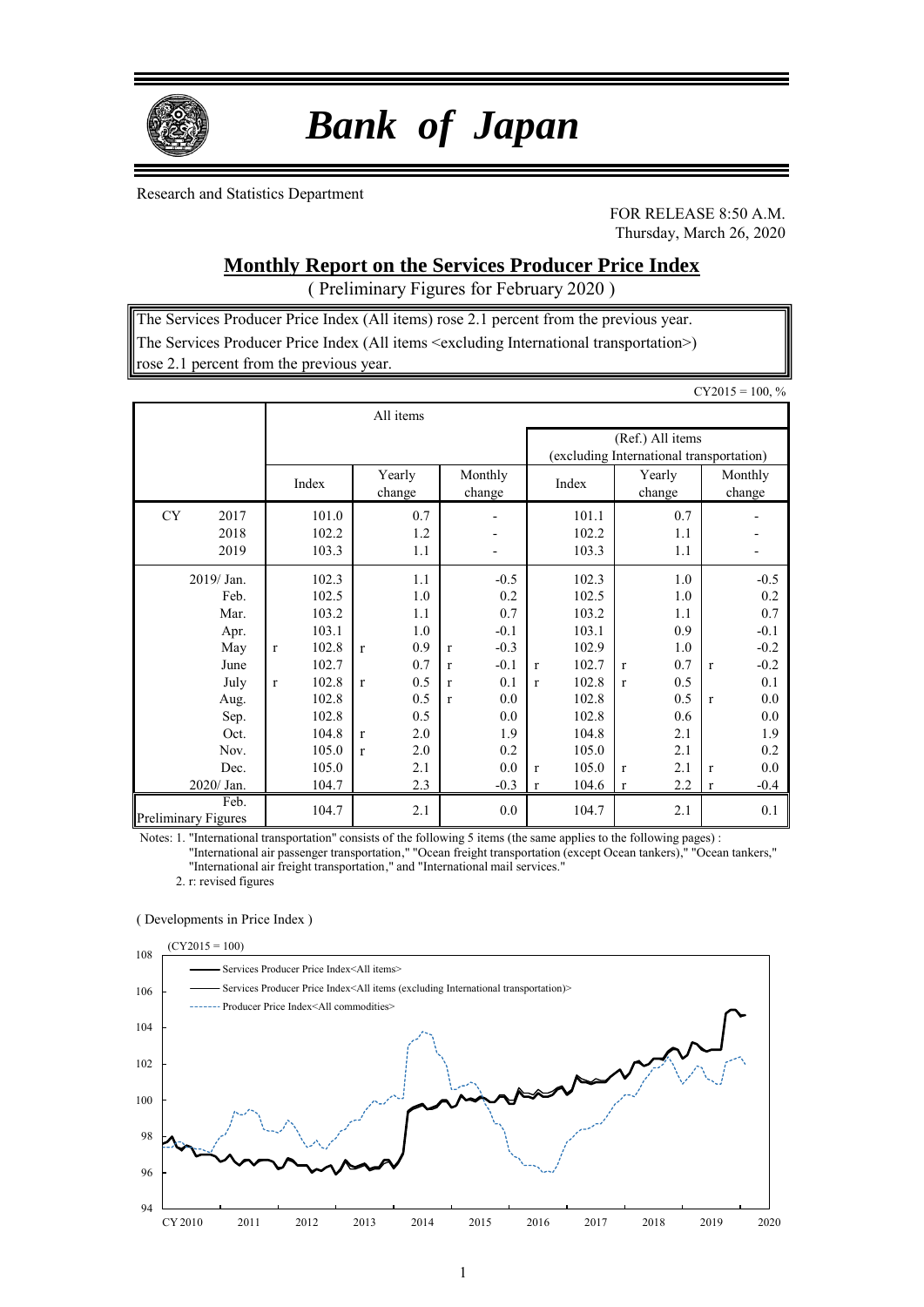(All items and the details contributing to the monthly differences of yearly changes in February)

|           | Monthly<br>difference of       | Yearly change (%) |      |  |  |
|-----------|--------------------------------|-------------------|------|--|--|
|           | yearly changes<br>$(\%$ point) | Jan.              | Feb. |  |  |
| All items | $-0.2$                         | 2.3               | 2.1  |  |  |

### $\nabla$ Details contributing to the monthly differences of yearly changes in February

| Major groups $\cdot$ Subgroups                | Monthly<br>differences of<br>contribution                     |        | Yearly change (%) | <b>Items</b>                                                                                     |  |  |
|-----------------------------------------------|---------------------------------------------------------------|--------|-------------------|--------------------------------------------------------------------------------------------------|--|--|
|                                               | to yearly changes<br>$(% \mathcal{L}_{0}^{\infty})$ (% point) | Jan.   | Feb.              |                                                                                                  |  |  |
| $-$ : Other services                          | $-0.08$                                                       | 2.6    | 2.4               |                                                                                                  |  |  |
| $-$ : Hotels                                  | $-0.04$                                                       | $-3.0$ |                   | $-6.7$ Hotels                                                                                    |  |  |
| $-$ : Worker dispatching services             | $-0.01$                                                       | 3.8    |                   | $3.5$ Dispatch of clerical and sales workers, Dispatch<br>of manufacturing and logistics workers |  |  |
| $-$ : Health and hygiene                      | $-0.01$                                                       | 3.8    |                   | 1.9 Health and hygiene                                                                           |  |  |
| -: Transportation and postal activities       | $-0.05$                                                       | 2.9    | 2.6               |                                                                                                  |  |  |
| $-$ : Ocean freight transportation            | $-0.07$                                                       | 17.0   | 6.6               | Ocean freight transportation (except Ocean<br>tankers)*, Ocean tankers*                          |  |  |
| International air passenger<br>transportation | $-0.01$                                                       | $-3.0$ |                   | -7.3 International air passenger transportation*                                                 |  |  |
| +: Road passenger transportation              | 0.02                                                          | 2.5    |                   | 4.5 Hired car and taxi                                                                           |  |  |
| $+$ : Road freight transportation             | 0.01                                                          | 3.0    |                   | 3.1 Door-to-door parcel delivery                                                                 |  |  |
| -: Information and communications             | $-0.04$                                                       | 2.1    | 2.0               |                                                                                                  |  |  |
| $-$ : Software development                    | $-0.03$                                                       | 3.6    |                   | 3.3 Custom software (except Embedded software)                                                   |  |  |

### ▽Contribution of each Major group to the yearly change in February

| Major groups                         | Contribution to<br>yearly change**<br>$(\%$ point) | Subgroups                                                                                                             |
|--------------------------------------|----------------------------------------------------|-----------------------------------------------------------------------------------------------------------------------|
| All items                            | 2.1                                                |                                                                                                                       |
| Other services                       | 0.83                                               | Worker dispatching services, Building maintenance, Civil engineering<br>and architectural services                    |
| Information and communications       | 0.43                                               | Software development, Information processing and information<br>providing services, Fixed telecommunications services |
| Transportation and postal activities | 0.41                                               | Road freight transportation, Railroad passenger transportation, Ocean<br>freight transportation                       |
| Real estate services                 | 0.32                                               | Office space rental, Other space rental, Real estate agency and<br>management services                                |
| Leasing and rental                   | 0.14                                               | Leasing, Rental                                                                                                       |
| Finance and insurance                | 0.07                                               | Financial services (commission)                                                                                       |
| Advertising services                 | $-0.05$                                            | Internet advertising, Television advertising                                                                          |

Notes: 1. "Monthly differences of yearly changes" is obtained by subtracting yearly changes of previous month from those of present month.

2. \* : "International transportation"<br>3. \*\* : The figure of "All items" is yearly change and not contribution to yearly change.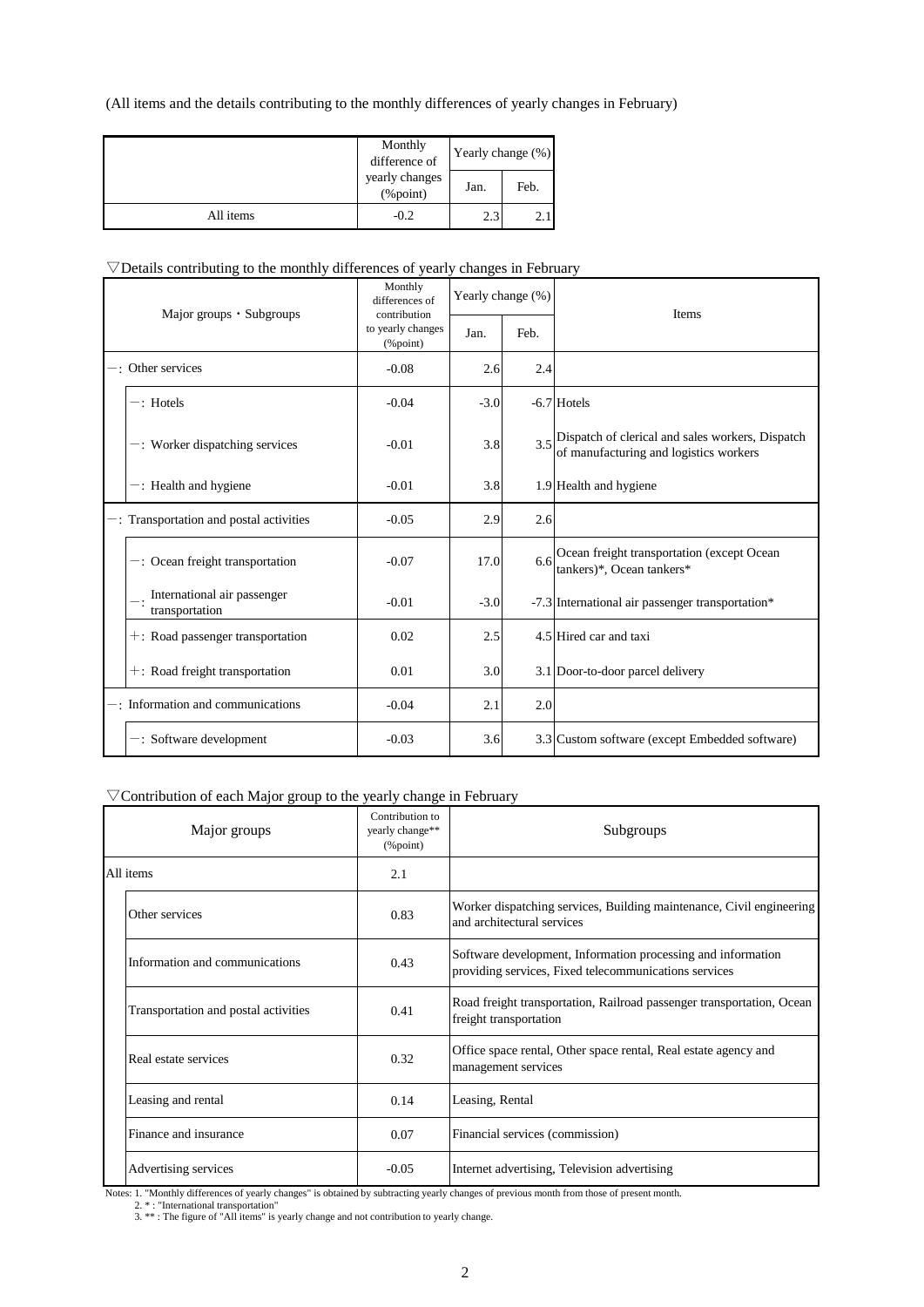# Services Producer Price Index ( Preliminary Figures for February 2020 )

| (Indexes of Major Groups and Subgroups)                                 |         |       |                   |                  |                        |                   | $CY2015 = 100, %$      |
|-------------------------------------------------------------------------|---------|-------|-------------------|------------------|------------------------|-------------------|------------------------|
|                                                                         | Weight  | Index | Previous<br>month | Yearly<br>change | Previous<br>month      | Monthly<br>change | Previous<br>month      |
| All items                                                               | 1,000.0 | 104.7 | 104.7             | 2.1              | 2.3                    | 0.0               | $-0.3$                 |
| Finance and insurance                                                   | 48.3    | 103.0 | r 103.1           | 1.5              | 1.7<br>$\bf r$         | $-0.1$            | $-0.1$<br>$\mathbf{r}$ |
| Financial services (commission)                                         | 34.7    | 103.5 | r 103.5           | 2.6              | 2.6<br>$\bf r$         | 0.0               | 0.4<br>$\mathbf r$     |
| Property and casualty insurance services                                | 13.6    | 102.0 | r 102.1           | $-0.9$           | $-0.7$<br>$\mathbf{r}$ | $-0.1$            | $-1.4$<br>$\mathbf r$  |
| Real estate services                                                    | 94.5    | 106.9 | 107.4             | 3.4              | 3.4                    | $-0.5$            | $-0.5$                 |
| Real estate agency and management services                              | 23.9    | 108.5 | r 108.5           | 3.2              | 3.2<br>$\mathbf{r}$    | 0.0               | 0.0                    |
| Office space rental                                                     | 26.5    | 113.1 | r 112.7           | 5.1              | 5.1<br>$\mathbf{r}$    | 0.4               | 0.2<br>$\mathbf r$     |
| Other space rental                                                      | 44.1    | 102.3 | r 103.7           | 2.3              | 2.5<br>$\mathbf{r}$    | $-1.4$            | $-1.0$<br>$\mathbf r$  |
| Transportation and postal activities                                    | 158.0   | 105.8 | 106.0             | 2.6              | 2.9                    | $-0.2$            | $-0.4$                 |
| Railroad passenger transportation                                       | 19.8    | 101.9 | 102.9             | 2.7              | 2.7                    | $-1.0$            | $0.0\,$                |
| Road passenger transportation                                           | 9.7     | 105.9 | 103.2             | 4.5              | 2.5                    | 2.6               | $-0.1$                 |
| Water passenger transportation                                          | 0.3     | 102.5 | 102.9             | 2.0              | 3.0                    | $-0.4$            | $-0.2$                 |
| International air passenger transportation                              | 1.2     | 103.6 | 105.2             | $-7.3$           | $-3.0$                 | $-1.5$            | $-2.9$                 |
| Domestic air passenger transportation                                   | 6.0     | 97.8  | $r$ 95.6          | 2.2              | 1.7<br>$\bf r$         | 2.3               | $r - 10.9$             |
| Railroad freight transportation                                         | 0.9     | 108.4 | 110.1             | 6.0              | 7.4                    | $-1.5$            | 1.0                    |
| Road freight transportation                                             | 55.0    | 110.7 | 110.4             | 3.1              | 3.0<br>$\mathbf{r}$    | 0.3               | $-0.4$                 |
| Ocean freight transportation                                            | 7.6     | 105.6 | 114.5             | 6.6              | 17.0                   | $-7.8$            | 3.8                    |
| Coastal and inland water freight transportation                         | 5.0     | 105.7 | 105.8             | 1.7              | 1.9                    | $-0.1$            | 1.7                    |
| Marine cargo handling                                                   | 7.4     | 100.9 | 100.9             | 0.7              | 0.7                    | 0.0               | $0.0\,$                |
| International air freight transportation                                | 1.0     | 72.9  | 70.8              | $-16.1$          | $-19.5$                | 3.0               | $-2.9$                 |
| Domestic air freight transportation                                     | 0.4     | 99.6  | 99.8              | $-2.6$           | $-3.1$                 | $-0.2$            | $-4.6$                 |
| Warehousing and storage                                                 | 13.0    | 101.1 | 101.1             | 1.2              | 1.2                    | 0.0               | 0.0                    |
| Packing for freight                                                     | 6.3     | 103.0 | 103.0             | 2.6              | 2.6                    | 0.0               | 0.0                    |
| Toll roads                                                              | 10.6    | 103.9 | 103.9             | 2.3              | 2.3                    | 0.0               | $0.0\,$                |
| Services relating to water transport                                    | 0.4     | 100.5 | 100.5             | 0.0              | 0.0                    | 0.0               | 0.0                    |
| Airport & air traffic control and services relating<br>to air transport | 3.9     | 105.0 | 105.0             | 1.9              | 1.9                    | 0.0               | 0.0                    |
| Postal services and mail delivery                                       | 9.5     | 109.3 | 109.3             | 1.7              | 1.7                    | 0.0               | 0.0                    |
| Information and communications                                          | 228.3   | 102.9 | 102.8             | 2.0              | 2.1                    | 0.1               | $-0.1$<br>$\mathbf r$  |
| Fixed telecommunications services                                       | 24.1    | 101.6 | 101.6             | 1.6              | 1.6                    | 0.0               | $0.0\,$                |
| Mobile telecommunications services                                      | 16.5    | 91.2  | 91.2              | $-2.0$           | $-2.0$                 | 0.0               | $-0.1$                 |
| Access charges                                                          | 16.2    | 96.8  | 96.8              | $-1.0$           | $-1.0$                 | 0.0               | 0.0                    |
| <b>Broadcasting services</b>                                            | 2.5     | 101.1 | 101.1             | 1.2              | 1.2                    | 0.0               | 0.0                    |
| Software development                                                    | 75.0    | 107.4 | r 107.3           | 3.3              | 3.6<br>$\bf r$         | 0.1               | $-0.1$<br>$\mathbf r$  |
| Information processing and information<br>providing services            | 54.1    | 102.2 | 102.2             | 2.2              | 2.3                    | 0.0               | $-0.1$<br>$\mathbf{r}$ |
| Internet based services                                                 | 19.6    | 103.3 | r 103.2           | 1.6              | 1.8<br>$\bf r$         | 0.1               | $-0.4$<br>$\mathbf{r}$ |
| Video picture information production                                    | 8.0     | 100.1 | r 100.1           | 1.4              | 1.4<br>$\mathbf{r}$    | 0.0               | $0.0\,$                |
| Newspapers                                                              | 4.5     | 104.8 | 104.8             | 2.6              | 2.6                    | 0.0               | 0.0                    |
| Publishing                                                              | 7.8     | 105.8 | 105.8             | 2.9              | 2.9                    | 0.0               | 0.0                    |

Note: r: revised figures (Continued on the following page)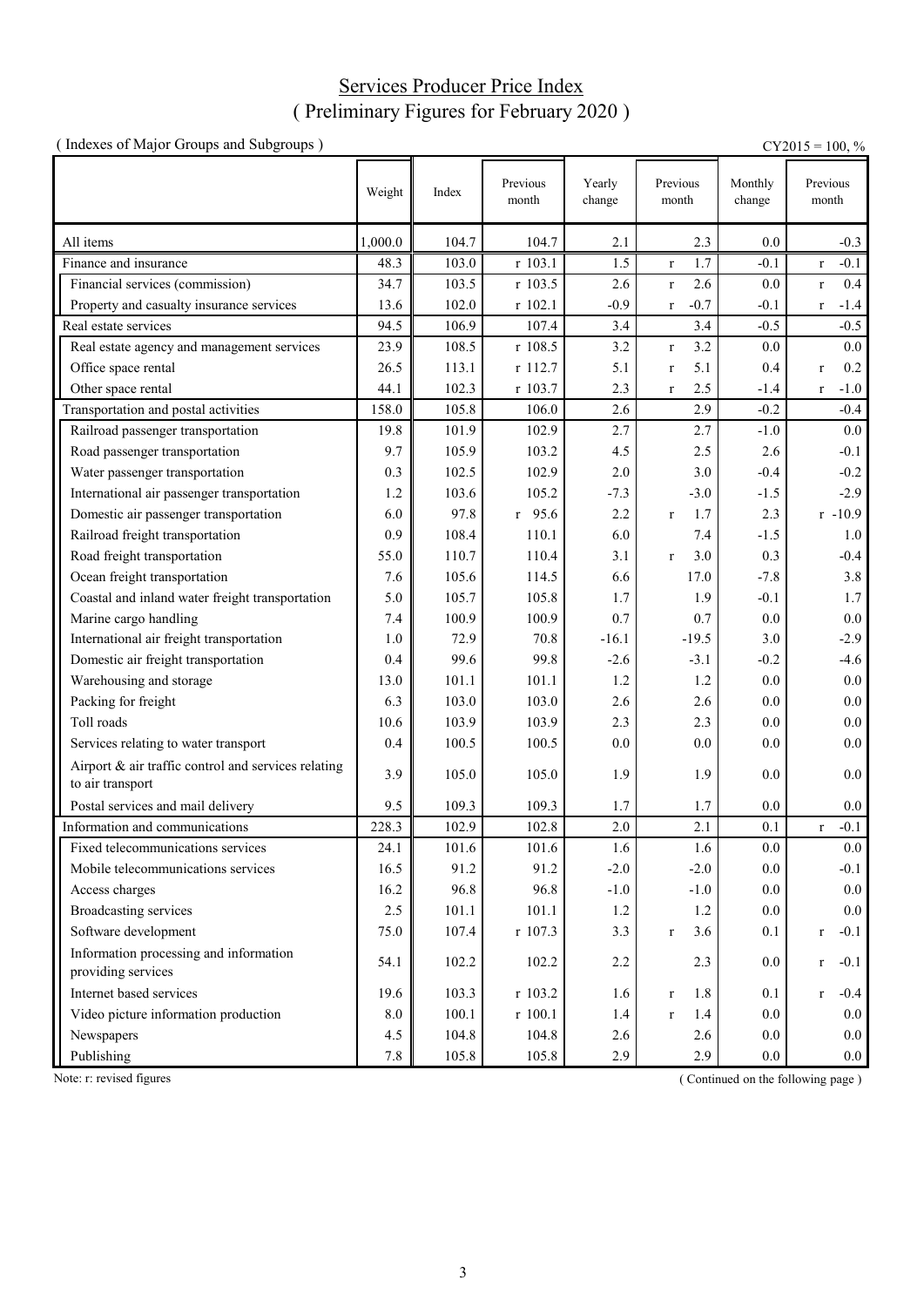|  |  | (Indexes of Major Groups and Subgroups) |  |
|--|--|-----------------------------------------|--|
|  |  |                                         |  |

(  $\text{CY2015} = 100, \%$ 

|                                                                                      | Weight | Index | Previous<br>month | Yearly<br>change | Previous<br>month      | Monthly<br>change |              | Previous<br>month |
|--------------------------------------------------------------------------------------|--------|-------|-------------------|------------------|------------------------|-------------------|--------------|-------------------|
| Leasing and rental                                                                   | 79.2   | 101.3 | r 101.0           | 1.8              | 1.9<br>$\mathbf r$     | 0.3               | $\mathbf{r}$ | 0.2               |
| Leasing                                                                              | 54.3   | 101.4 | r 101.0           | 1.8              | 1.9<br>$\mathbf{r}$    | 0.4               | $\mathbf{r}$ | 0.2               |
| Rental                                                                               | 24.9   | 101.0 | 100.9             | 1.8              | 1.7                    | 0.1               |              | 0.1               |
| Advertising services                                                                 | 49.2   | 101.2 | 101.7             | $-1.2$           | $-1.1$                 | $-0.5$            | $\mathbf{r}$ | $-3.5$            |
| Television advertising                                                               | 19.2   | 93.1  | $r$ 95.3          | $-2.8$           | $-1.9$<br>$\mathbf{r}$ | $-2.3$            | $\mathbf{r}$ | $-8.8$            |
| Newspaper advertising                                                                | 4.1    | 105.1 | 108.0             | 6.7              | 1.6                    | $-2.7$            |              | 7.1               |
| Magazine advertising                                                                 | 1.3    | 100.8 | 92.8              | 3.6              | 6.5                    | 8.6               |              | 0.1               |
| Leaflet advertising                                                                  | 4.1    | 103.7 | 103.7             | 2.2              | 2.2                    | 0.0               |              | 0.0               |
| Internet advertising                                                                 | 10.9   | 108.8 | r 106.2           | $-5.1$           | $-5.9$<br>r            | 2.4               | $\mathbf{r}$ | $-3.0$            |
| Other advertising services                                                           | 9.6    | 106.4 | 106.9             | 2.0              | 2.8                    | $-0.5$            |              | 0.1               |
| Other services                                                                       | 342.5  | 106.3 | 106.1             | 2.4              | 2.6                    | 0.2               |              | 0.0               |
| Sewage disposal                                                                      | 9.0    | 101.9 | 101.9             | 1.9              | 1.9                    | 0.0               |              | 0.0               |
| Waste disposal                                                                       | 17.9   | 106.9 | 106.9             | 3.9              | 3.9                    | 0.0               |              | $1.0\,$           |
| Motor vehicle repair and maintenance                                                 | 23.3   | 103.2 | 103.2             | 2.5              | 2.5                    | 0.0               |              | 0.7               |
| Machinery repair and maintenance                                                     | 42.9   | 103.4 | 103.4             | 1.5              | 1.5<br>$\mathbf{r}$    | 0.0               |              | 0.0               |
| Legal and accounting services                                                        | 38.1   | 100.0 | 100.0             | 1.9              | 1.9                    | 0.0               |              | 0.1               |
| Other professional services                                                          | 3.3    | 104.0 | r 104.0           | 1.8              | 1.8<br>$\mathbf{r}$    | 0.0               | $\mathbf{r}$ | $-0.3$            |
| Civil engineering and architectural services                                         | 29.8   | 116.7 | r 117.0           | 3.9              | 3.9<br>$\mathbf{r}$    | $-0.3$            | $\mathbf{r}$ | 0.0               |
| Commodity inspection, non-destructive testing<br>and surveyor certification services | 6.6    | 104.0 | 104.0             | 2.4              | 2.4                    | 0.0               |              | 0.0               |
| Other technical services                                                             | 19.8   | 102.7 | 102.7             | 1.2              | 1.2                    | 0.0               |              | 0.0               |
| <b>Employment services</b>                                                           | 5.6    | 111.2 | r 111.9           | 4.1              | 4.7<br>$\mathbf{r}$    | $-0.6$            | $\mathbf{r}$ | 0.3               |
| Worker dispatching services                                                          | 41.1   | 112.1 | r 112.0           | 3.5              | 3.8<br>$\mathbf{r}$    | 0.1               |              | 0.4               |
| Training and development services                                                    | 4.2    | 103.7 | 103.7             | 2.1              | 2.1                    | 0.0               |              | $0.0\,$           |
| Health and hygiene                                                                   | 6.9    | 104.1 | 104.1             | 1.9              | 3.8                    | 0.0               |              | 0.0               |
| Building maintenance                                                                 | 49.0   | 104.8 | 104.8             | 2.7              | 2.7                    | 0.0               |              | 0.0               |
| Security services                                                                    | 16.9   | 116.2 | 116.2             | 4.3              | 4.5                    | 0.0               |              | 0.0               |
| Call centers                                                                         | 4.0    | 105.5 | r 105.5           | 3.5              | 3.5<br>$\mathbf{r}$    | 0.0               | $\mathbf{r}$ | $-0.1$            |
| Hotels                                                                               | 10.0   | 100.9 | $r$ 93.8          | $-6.7$           | $-3.0$<br>$\mathbf{r}$ | 7.6               | $\mathbf{r}$ | $-6.9$            |
| Meal supply services                                                                 | 6.2    | 104.1 | 104.1             | 2.1              | 2.1                    | 0.0               |              | 0.0               |
| Laundry services                                                                     | 7.9    | 103.6 | 103.6             | 2.4              | 2.4                    | 0.0               |              | 0.0               |

Note: r: revised figures

### ( References and Reference Indexes ) CY2015 = 100, %

|                                                                                  | Weight | Index | Previous<br>month | Yearly<br>change | Previous<br>month | Monthly<br>change | Previous<br>month |
|----------------------------------------------------------------------------------|--------|-------|-------------------|------------------|-------------------|-------------------|-------------------|
| All items (excluding International transportation)                               | 989.5  | 104.7 | $r$ 104.6         | 2.1              | 2.2               | 0.1               | $-0.4$            |
| Transportation and postal activities<br>(excluding International transportation) | 147.5  | 106.1 | 105.8             | 2.6              | 2.4               | 0.3               | $-0.6$            |
| International transportation                                                     | 10.5   | 102.2 | 108.6             | 2.5              | 10.1              | $-5.9$            | 2.3               |
| Intellectual properties licensing (export)                                       |        | 92.8  | 93.0              | $-1.0$           | 0.8               | $-0.2$            | 0.6               |
| Intellectual properties licensing (import)                                       |        | 88.6  | 88.3              | 1.6              | 1.7               | 0.3               | 0.0 <sub>1</sub>  |

Note: r: revised figures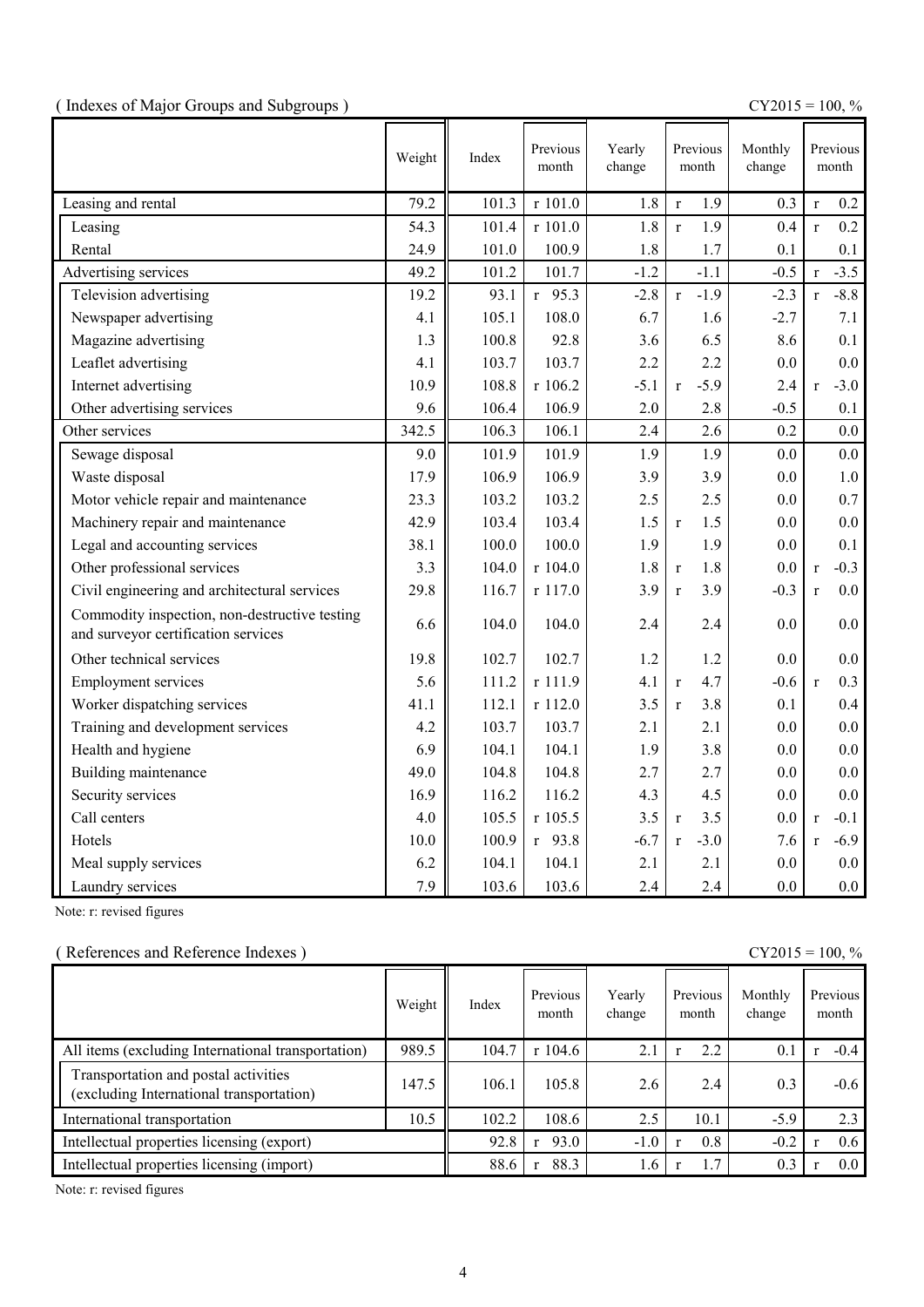# Indexes of Major Groups (Time-Series Data)

|    |                      |                 |                  |                       |                  |                      |                  |                                         | $CY2015 = 100, %$ |
|----|----------------------|-----------------|------------------|-----------------------|------------------|----------------------|------------------|-----------------------------------------|-------------------|
|    |                      | All items       |                  | Finance and insurance |                  | Real estate services |                  | Transportation and postal<br>activities |                   |
|    |                      |                 | Yearly           |                       | Yearly           |                      | Yearly           |                                         | Yearly            |
|    |                      |                 | change           |                       | change           |                      | change           |                                         | change            |
|    | Weight               | 1,000.0         |                  | 48.3                  |                  | 94.5                 |                  | 158.0                                   |                   |
| CY | 2017                 | 101.0           | 0.7              | 101.1                 | 0.4              | 102.4                | 1.4              | 100.2                                   | $1.4\,$           |
|    | 2018                 | 102.2           | 1.2              | 101.2                 | 0.1              | 103.6                | 1.2              | 102.7                                   | 2.5               |
|    | 2019                 | 103.3           | 1.1              | 101.8                 | 0.6              | 104.9                | 1.3              | 104.4                                   | 1.7               |
| FY | 2016                 | 100.4           | 0.3<br>0.9       | 100.8                 | 0.6              | 101.3                | 1.0<br>1.4       | 99.0                                    | $-0.7$<br>1.6     |
|    | 2017<br>2018         | 101.3<br>102.4  | 1.1              | 101.1<br>101.3        | 0.3<br>0.2       | 102.7<br>103.8       | 1.1              | 100.6<br>103.2                          | 2.6               |
|    | $\frac{2019}{21}$    | 102.7           | 1.1              | 101.4                 | $\overline{0.3}$ | 103.9                | $\overline{0.7}$ | 103.3                                   | 2.1               |
|    | Q2                   | 102.9           | 0.9              | 101.4                 | 0.4              | 104.3                | 1.0              | 103.7                                   | $1.4$             |
|    | Q <sub>3</sub>       | 102.8           | 0.5              | 101.4                 | 0.2              | 104.3                | 0.4              | 104.4                                   | 0.9               |
|    | O <sub>4</sub>       | 104.9           | 2.0              | 103.0                 | 1.6              | 107.2                | 3.1              | 106.2                                   | 2.3               |
|    | 2019/ Jan.           | 102.3           | 1.1              | 101.4                 | 0.2              | 103.9                | 0.5              | 103.0                                   | 2.0               |
|    | Feb.                 | 102.5           | 1.0              | 101.5                 | 0.4              | 103.4                | 0.6              | 103.1                                   | 2.2               |
|    | Mar.                 | 103.2           | 1.1              | 101.4                 | 0.4              | 104.3                | 0.8              | 103.8                                   | 2.2               |
|    | Apr.                 | 103.1           | 1.0              | 101.4                 | 0.4              | 104.3                | 1.0              | 103.9                                   | 1.9               |
|    | May                  | 102.8           | 0.9              | 101.4                 | 0.3              | 104.4                | 1.1              | 103.7                                   | 1.3               |
|    | June                 | 102.7           | 0.7<br>0.5       | 101.4<br>101.5        | 0.4<br>0.3       | 104.3<br>104.3       | 1.0<br>0.4       | 103.4<br>104.3                          | $1.0\,$<br>0.9    |
|    | July<br>Aug.         | 102.8<br>102.8  | 0.5              | 101.4                 | 0.2              | 104.4                | 0.3              | 104.8                                   | 0.7               |
|    | Sep.                 | 102.8           | 0.5              | 101.4                 | 0.1              | 104.3                | 0.7              | 104.1                                   | $1.0\,$           |
|    | Oct.                 | 104.8           | 2.0              | 102.8                 | 1.4              | 106.6                | 2.9              | 106.3                                   | 2.2               |
|    | Nov.                 | 105.0           | 2.0              | 102.9                 | 1.5              | 107.1                | 3.2              | 105.9                                   | 2.2               |
|    | Dec.                 | 105.0           | 2.1              | 103.2                 | 1.9              | 107.9                | 3.2              | 106.4                                   | 2.4               |
|    | 2020/ Jan.           | 104.7           | 2.3              | 103.1                 | 1.7              | 107.4                | 3.4              | 106.0                                   | 2.9               |
|    | Feb.                 | 104.7           | 2.1              | 103.0                 | $1.5\,$          | 106.9                | 3.4              | 105.8                                   | 2.6               |
|    |                      |                 |                  |                       |                  |                      |                  |                                         |                   |
|    |                      | Information and |                  |                       |                  |                      |                  |                                         |                   |
|    |                      | communications  |                  | Leasing and rental    |                  | Advertising services |                  | Other services                          |                   |
|    |                      |                 | Yearly<br>change |                       | Yearly<br>change |                      | Yearly<br>change |                                         | Yearly<br>change  |
|    | Weight               | 228.3           |                  | 79.2                  |                  | 49.2                 |                  | 342.5                                   |                   |
| CY | 2017                 | 100.2           | 0.1              | 99.1                  | $-0.4$           | 101.9                | 0.9              | 101.9                                   | 1.1               |
|    | 2018                 | 101.0           | 0.8              | 99.2                  | 0.1              | 102.9                | 1.0              | 103.1                                   | $1.2\,$           |
|    | 2019                 | 101.4           | 0.4              | 99.6                  | 0.4              | 103.5                | 0.6              | 104.7                                   | 1.6               |
| FY | 2016                 | 100.2           | 0.3              | 99.4                  | $-0.7$           | 101.5                | 1.5              | 101.0                                   | 0.8               |
|    | 2017                 | 100.3           | 0.1              | 99.1                  | $-0.3$           | 102.4                | 0.9              | 102.1                                   | 1.1               |
|    | 2018                 | $101.0\,$       | $0.7\,$          | 99.2                  | 0.1              | 103.4                | $1.0\,$          | 103.4                                   | $1.3\,$           |
|    | 2019/Q1              | 100.9           | 0.4              | 99.2                  | $0.0\,$          | 105.8                | $1.8\,$          | 103.8                                   | 1.5               |
|    | Q2                   | 100.9           | $-0.2$           | 99.3                  | $0.3\,$          | 103.2                | 1.5              | 104.4                                   | $1.3\,$           |
|    | Q <sub>3</sub><br>Q4 | 100.9<br>102.9  | $-0.3$<br>1.9    | 98.9<br>100.9         | $-0.2$<br>1.5    | 99.7<br>105.1        | $-0.3$<br>$-0.9$ | 104.4<br>106.3                          | $1.2\,$           |
|    | 2019/Jan.            | 100.7           | 0.3              | 99.1                  | 0.1              | 102.8                | 3.0              | 103.4                                   | $2.5\,$<br>1.5    |
|    | Feb.                 | 100.9           | $0.3\,$          | 99.5                  | $-0.1$           | 102.4                | $0.5\,$          | 103.8                                   | $1.5\,$           |
|    | Mar.                 | $101.0\,$       | $0.5\,$          | 99.1                  | $0.1\,$          | 112.3                | 2.1              | 104.1                                   | $1.5\,$           |
|    | Apr.                 | 100.9           | $-0.2$           | 99.4                  | 0.4              | 105.9                | $2.2\,$          | 104.5                                   | $1.4\,$           |
|    | May                  | 101.0           | $0.0\,$          | 99.5                  | 0.4              | 101.5                | $1.8\,$          | 104.4                                   | $1.4\,$           |
|    | June                 | 100.9           | $-0.2$           | 99.1                  | $0.2\,$          | 102.3                | $0.6\,$          | 104.2                                   | $1.1\,$           |
|    | July                 | 100.9           | $-0.2$           | 98.8                  | $-0.4$           | 101.3                | 0.4              | 104.3                                   | $1.1\,$           |
|    | Aug.                 | 100.9           | $-0.4$           | 98.8                  | $-0.3$           | 97.1                 | $-0.1$           | 104.5                                   | $1.2\,$           |
|    | Sep.                 | 101.0           | $-0.3$           | 99.0                  | $0.0\,$          | 100.7                | $-1.1$           | 104.3                                   | $1.1\,$           |
|    | Oct.                 | 103.0           | $2.0\,$          | 100.9                 | $1.4\,$          | 102.8                | $-1.3$           | 106.3                                   | $2.6\,$           |
|    | Nov.<br>Dec.         | 102.7<br>102.9  | 1.7<br>1.9       | 101.0<br>100.8        | 1.6<br>1.6       | 107.1<br>105.4       | $-0.5$<br>$-0.9$ | 106.5<br>106.1                          | 2.6               |
|    | 2020/ Jan.           | 102.8           | 2.1              | 101.0                 | 1.9              | 101.7                | $-1.1$           | 106.1                                   | $2.4\,$<br>2.6    |

Note: "Q1" = January to March, "Q2" = April to June, "Q3" = July to September, and "Q4" = October to December

The next monthly report will be released on Friday, April 24, 2020.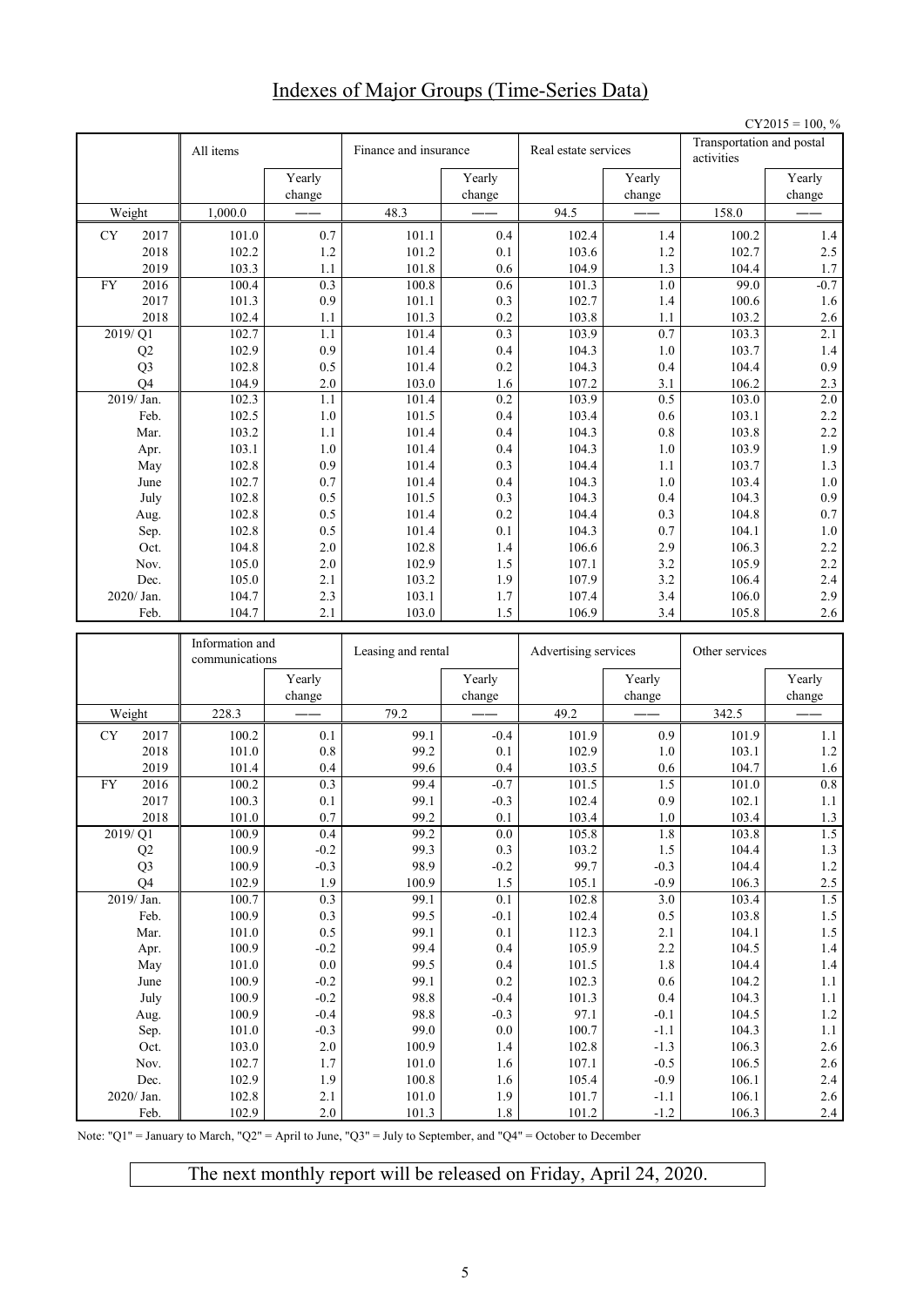# (Special Table) Services Producer Price Index excluding Consumption Tax

 $CY2015 = 100, %$ 

|                                    |              |       |              | All items                                            |              |        |                                          |       |              |                                  |              |        |
|------------------------------------|--------------|-------|--------------|------------------------------------------------------|--------------|--------|------------------------------------------|-------|--------------|----------------------------------|--------------|--------|
|                                    |              |       |              |                                                      |              |        |                                          |       |              | (Ref.) All items                 |              |        |
|                                    |              |       |              |                                                      |              |        | (excluding International transportation) |       |              |                                  |              |        |
|                                    |              | Index |              | Monthly<br>Yearly<br>(Quarterly)<br>change<br>change |              |        | Yearly<br>Index<br>change                |       |              | Monthly<br>(Quarterly)<br>change |              |        |
| 2018/Q3                            |              | 102.3 |              | 1.3                                                  |              | 0.3    |                                          | 102.3 |              | 1.2                              |              | 0.3    |
| Q4                                 | $\mathbf{r}$ | 102.8 | $\mathbf{r}$ | 1.3                                                  | $\mathbf{r}$ | 0.5    |                                          | 102.7 |              | 1.2                              |              | 0.4    |
| 2019/Q1                            |              | 102.7 |              | 1.1                                                  | $\mathbf{r}$ | $-0.1$ |                                          | 102.7 |              | 1.1                              |              | 0.0    |
| Q <sub>2</sub>                     |              | 102.9 |              | 0.9                                                  |              | 0.2    |                                          | 102.9 |              | 0.9                              |              | 0.2    |
| Q <sub>3</sub>                     |              | 102.8 |              | 0.5                                                  |              | $-0.1$ |                                          | 102.8 |              | 0.5                              |              | $-0.1$ |
| Q4                                 |              | 103.1 | $\mathbf{r}$ | 0.3                                                  |              | 0.3    | $\mathbf{r}$                             | 103.1 | r            | 0.4                              | $\mathbf{r}$ | 0.3    |
| 2019/ Jan.                         |              | 102.3 |              | 1.1                                                  |              | $-0.5$ |                                          | 102.3 |              | 1.0                              |              | $-0.5$ |
| Feb.                               |              | 102.5 |              | $1.0\,$                                              |              | 0.2    |                                          | 102.5 |              | 1.0                              |              | 0.2    |
| Mar.                               |              | 103.2 |              | 1.1                                                  |              | 0.7    |                                          | 103.2 |              | 1.1                              |              | 0.7    |
| Apr.                               |              | 103.1 |              | 1.0                                                  |              | $-0.1$ |                                          | 103.1 |              | 0.9                              |              | $-0.1$ |
| May                                | $\bf r$      | 102.8 | $\mathbf{r}$ | 0.9                                                  | $\mathbf{r}$ | $-0.3$ |                                          | 102.9 |              | 1.0                              |              | $-0.2$ |
| June                               |              | 102.7 |              | 0.7                                                  | $\mathbf{r}$ | $-0.1$ | $\mathbf{r}$                             | 102.7 | $\mathbf{r}$ | 0.7                              | $\mathbf{r}$ | $-0.2$ |
| July                               | $\mathbf{r}$ | 102.8 | $\mathbf{r}$ | 0.5                                                  | $\mathbf{r}$ | 0.1    | $\mathbf{r}$                             | 102.8 | $\mathbf{r}$ | 0.5                              |              | 0.1    |
| Aug.                               |              | 102.8 |              | 0.5                                                  | $\mathbf{r}$ | 0.0    |                                          | 102.8 |              | 0.5                              | $\mathbf{r}$ | 0.0    |
| Sep.                               |              | 102.8 |              | 0.5                                                  |              | 0.0    |                                          | 102.8 |              | 0.6                              |              | 0.0    |
| Oct.                               |              | 103.0 | $\mathbf{r}$ | 0.3                                                  |              | 0.2    | $\bf r$                                  | 103.0 | $\mathbf{r}$ | 0.4                              | $\mathbf{r}$ | 0.2    |
| Nov.                               |              | 103.2 | $\mathbf{r}$ | 0.3                                                  |              | 0.2    | $\mathbf{r}$                             | 103.2 | $\mathbf{r}$ | 0.4                              |              | 0.2    |
| Dec.                               | $\mathbf{r}$ | 103.2 | $\mathbf{r}$ | 0.4                                                  | $\mathbf{r}$ | 0.0    |                                          | 103.1 |              | 0.3                              | $\mathbf{r}$ | $-0.1$ |
| 2020/ Jan.                         |              | 102.9 |              | 0.6                                                  | $\mathbf{r}$ | $-0.3$ |                                          | 102.8 |              | 0.5                              |              | $-0.3$ |
| Feb.<br><b>Preliminary Figures</b> |              | 102.9 |              | 0.4                                                  |              | 0.0    |                                          | 102.9 |              | 0.4                              |              | 0.1    |

Notes: 1. "Q1" = January to March, "Q2" = April to June, "Q3" = July to September, and "Q4" = October to December 2. r: revised figures

( Developments in Price Index )

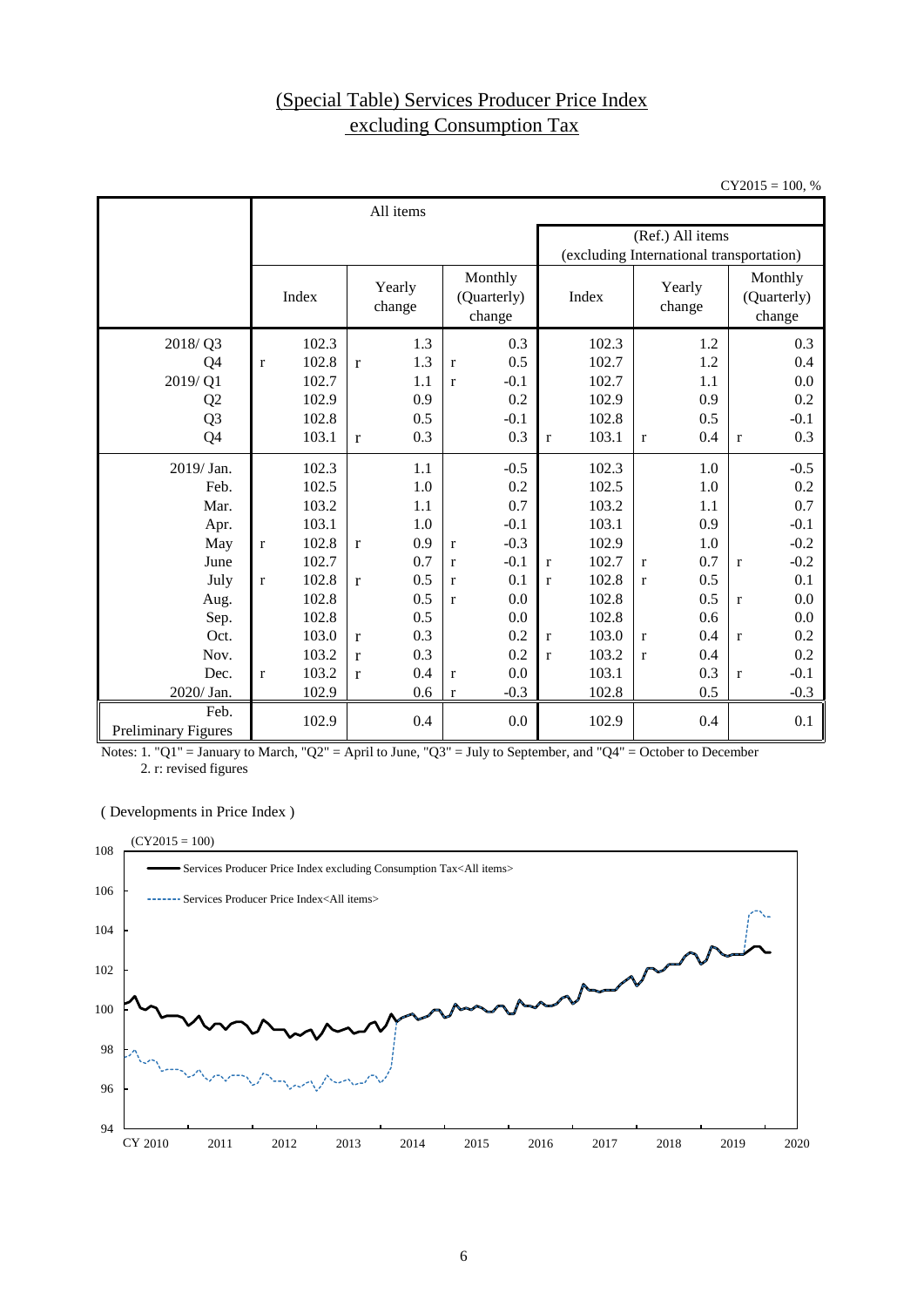# (Special Table) Services Producer Price Index excluding Consumption Tax

(All items and the details contributing to the monthly differences of yearly changes in February)

|           | Monthly<br>difference of   | Yearly change (%) |      |  |
|-----------|----------------------------|-------------------|------|--|
|           | yearly changes<br>(%point) | Jan.              | Feb. |  |
| All items | $-0.2$                     | 0.6               | 0.4  |  |

### $\nabla$ Details contributing to the monthly differences of yearly changes in February

| Major groups $\cdot$ Subgroups |                                               | Monthly<br>differences of<br>contribution |        | Yearly change (%) | <b>Items</b>                                                                                     |
|--------------------------------|-----------------------------------------------|-------------------------------------------|--------|-------------------|--------------------------------------------------------------------------------------------------|
|                                |                                               | to yearly changes<br>$(\%$ point)         | Jan.   | Feb.              |                                                                                                  |
|                                | $-$ : Other services                          | $-0.08$                                   | 0.8    | 0.5               |                                                                                                  |
|                                | $-$ : Hotels                                  | $-0.05$                                   | $-4.8$ |                   | $-8.4$ Hotels                                                                                    |
|                                | $-$ : Worker dispatching services             | $-0.01$                                   | 1.9    |                   | $1.7$ Dispatch of clerical and sales workers, Dispatch<br>of manufacturing and logistics workers |
|                                | -: Health and hygiene                         | $-0.01$                                   | 1.9    |                   | 0.0 Health and hygiene                                                                           |
|                                | $-$ : Transportation and postal activities    | $-0.05$                                   | 1.4    | 1.1               |                                                                                                  |
|                                | $-$ : Ocean freight transportation            | $-0.07$                                   | 17.0   | 6.6               | Ocean freight transportation (except Ocean<br>tankers)*, Ocean tankers*                          |
|                                | International air passenger<br>transportation | $-0.01$                                   | $-3.0$ |                   | -7.3 International air passenger transportation*                                                 |
|                                | $\pm$ : Road passenger transportation         | 0.02                                      | 0.6    |                   | 2.7 Hired car and taxi                                                                           |
|                                | $+$ : Road freight transportation             | 0.01                                      | 1.1    |                   | 1.3 Door-to-door parcel delivery                                                                 |
|                                | -: Information and communications             | $-0.04$                                   | 0.3    | 0.1               |                                                                                                  |
|                                | $-$ : Software development                    | $-0.03$                                   | 1.7    |                   | 1.3 Custom software (except Embedded software)                                                   |

### ▽Contribution of each Major group to the yearly change in February

| Major groups |                                      | Contribution to<br>yearly change**<br>$(\%$ point) | Subgroups                                                                                       |  |  |
|--------------|--------------------------------------|----------------------------------------------------|-------------------------------------------------------------------------------------------------|--|--|
| All items    |                                      | 0.4                                                |                                                                                                 |  |  |
|              | Other services                       | 0.18                                               | Worker dispatching services, Civil engineering and architectural<br>services, Security services |  |  |
|              | Transportation and postal activities | 0.16                                               | Road freight transportation, Ocean freight transportation, Road<br>passenger transportation     |  |  |
|              | Real estate services                 | 0.14                                               | Office space rental, Real estate agency and management services,<br>Other space rental          |  |  |
|              | Finance and insurance                | 0.02                                               | Financial services (commission)                                                                 |  |  |
|              | Information and communications       | 0.02                                               | Software development, Information processing and information<br>providing services, Publishing  |  |  |
|              | Leasing and rental                   | 0.00                                               |                                                                                                 |  |  |
|              | Advertising services                 | $-0.14$                                            | Internet advertising, Television advertising                                                    |  |  |

Notes: 1. "Monthly differences of yearly changes" is obtained by subtracting yearly changes of previous month from those of present month.

<sup>2. \* : &</sup>quot;International transportation"<br>3. \*\* : The figure of "All items" is yearly change and not contribution to yearly change.